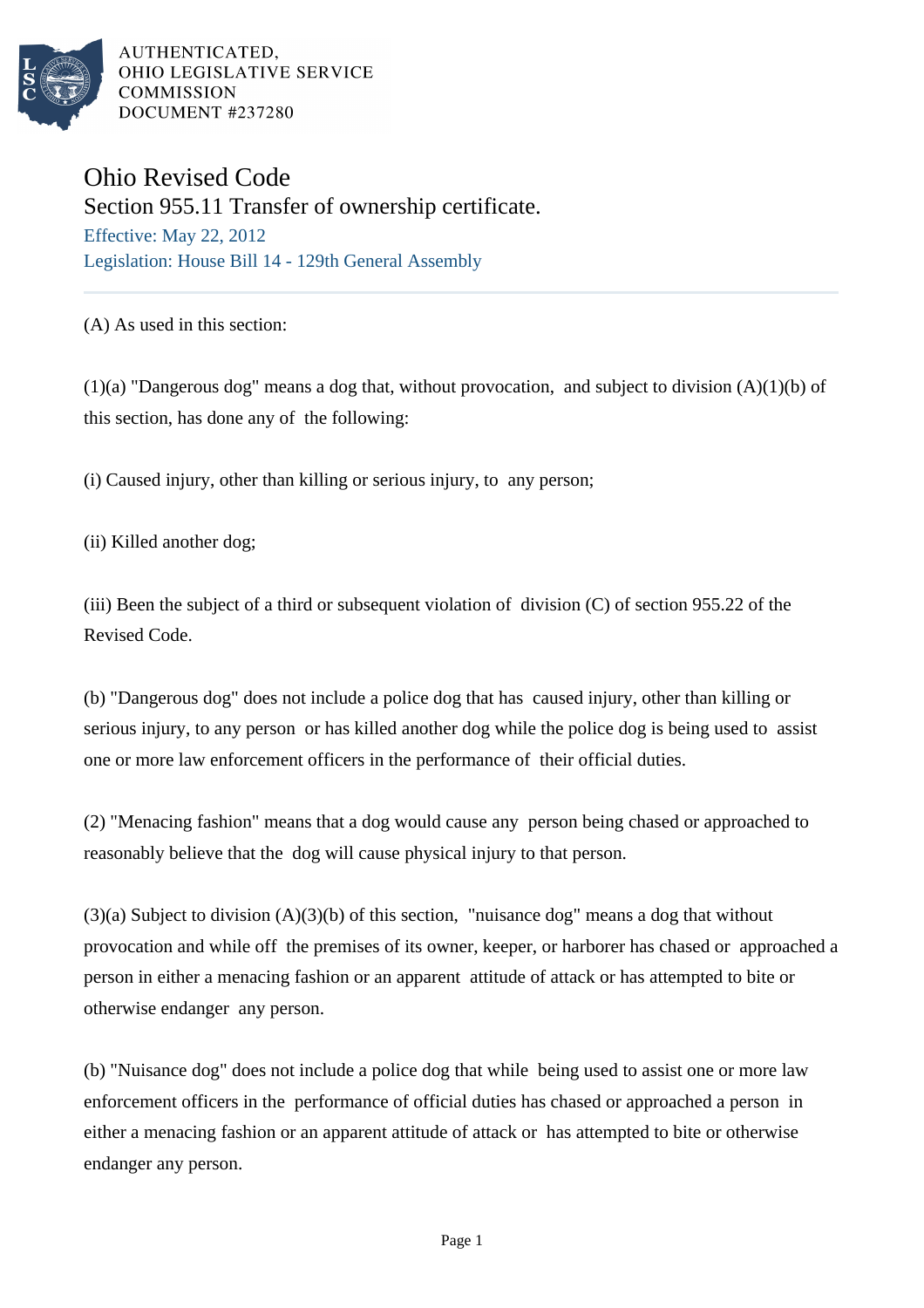

(4) "Police dog" means a dog that has been trained, and may be used, to assist one or more law enforcement officers in the performance of their official duties.

(5) "Serious injury" means any of the following:

(a) Any physical harm that carries a substantial risk of death;

(b) Any physical harm that involves a permanent incapacity, whether partial or total, or a temporary, substantial incapacity;

(c) Any physical harm that involves a permanent disfigurement or a temporary, serious disfigurement;

(d) Any physical harm that involves acute pain of a duration that results in substantial suffering or any degree of prolonged or intractable pain.

 $(6)(a)$  "Vicious dog" means a dog that, without provocation and subject to division  $(A)(6)(b)$  of this section, has killed or caused serious injury to any person.

(b) "Vicious dog" does not include either of the following:

(i) A police dog that has killed or caused serious injury to any person while the police dog is being used to assist one or more law enforcement officers in the performance of their official duties;

(ii) A dog that has killed or caused serious injury to any person while a person was committing or attempting to commit a trespass or other criminal offense on the property of the owner, keeper, or harborer of the dog.

(7) "Without provocation" means that a dog was not teased, tormented, or abused by a person, or that the dog was not coming to the aid or the defense of a person who was not engaged in illegal or criminal activity and who was not using the dog as a means of carrying out such activity.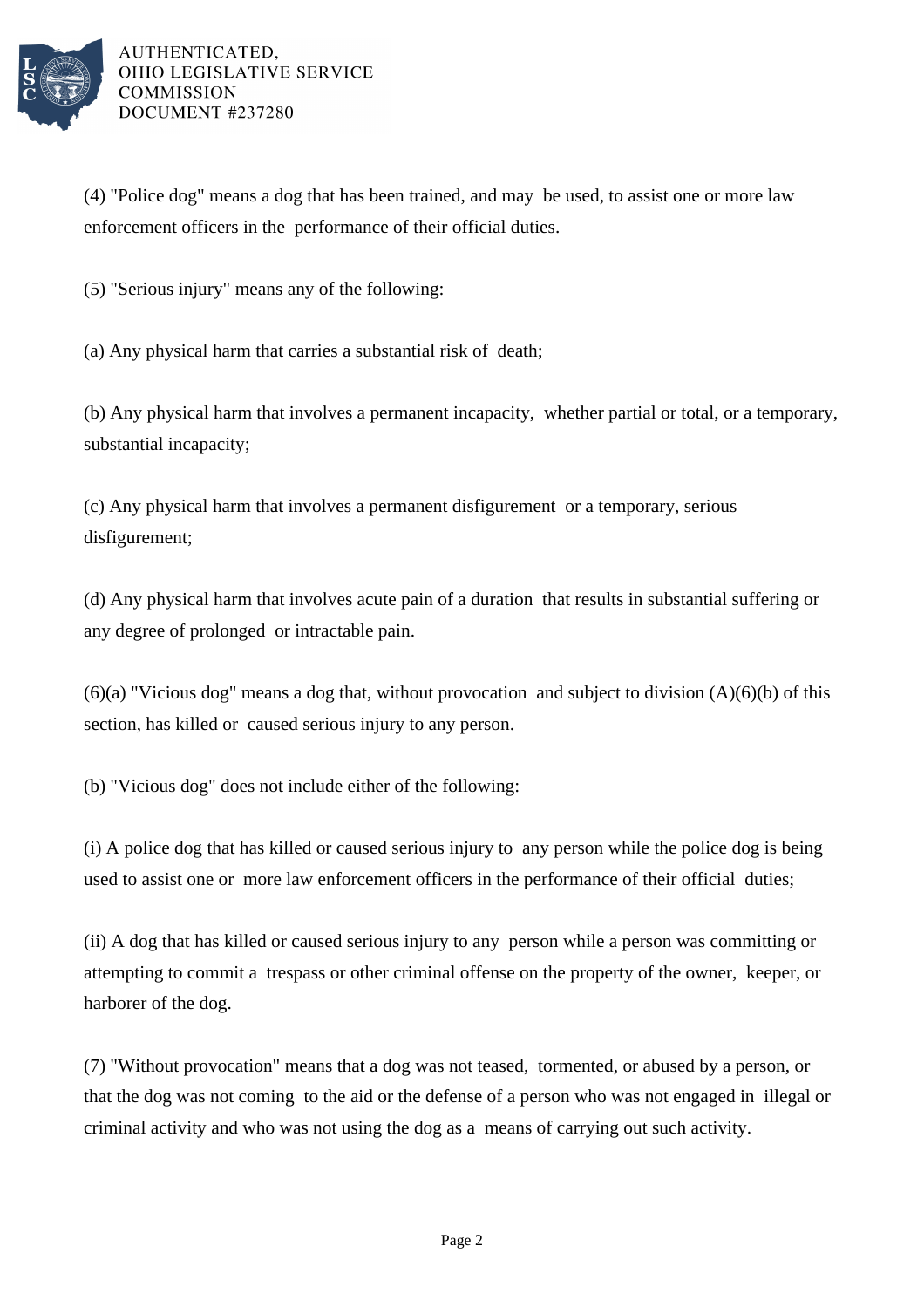

AUTHENTICATED. OHIO LEGISLATIVE SERVICE **COMMISSION** DOCUMENT #237280

(B) Upon the transfer of ownership of any dog, the seller of the dog shall give the buyer a transfer of ownership certificate that shall be signed by the seller. The certificate shall contain the registration number of the dog, the name of the seller, and a brief description of the dog. Blank forms of the certificate may be obtained from the county auditor. A transfer of ownership shall be recorded by the auditor upon presentation of a transfer of ownership certificate that is signed by the former owner of a dog and that is accompanied by a fee of five dollars.

(C) Prior to the transfer of ownership or possession of any dog, upon the buyer's or other transferee's request, the seller or other transferor of the dog shall give to the person a written notice relative to the behavior and propensities of the dog.

(D) Within ten days after the transfer of ownership or possession of any dog, if the seller or other transferor of the dog has knowledge that the dog is a dangerous dog, the seller or other transferor shall give to the buyer or other transferee, the board of health for the district in which the buyer or other transferee resides, and the dog warden of the county in which the buyer or other transferee resides, a completed copy of a written form on which the seller shall furnish the following information:

(1) The name and address of the buyer or other transferee of the dog;

(2) The age, sex, color, breed, and current registration number of the dog.

In addition, the seller shall answer the following questions, which shall be specifically stated on the form as follows:

"Has the dog ever chased or attempted to attack or bite a person? If yes, describe the incident(s) in which the behavior occurred."

"Has the dog ever bitten a person? If yes, describe the incident(s) in which the behavior occurred."

"Has the dog ever seriously injured or killed a person? If yes, describe the incident(s) in which the behavior occurred."